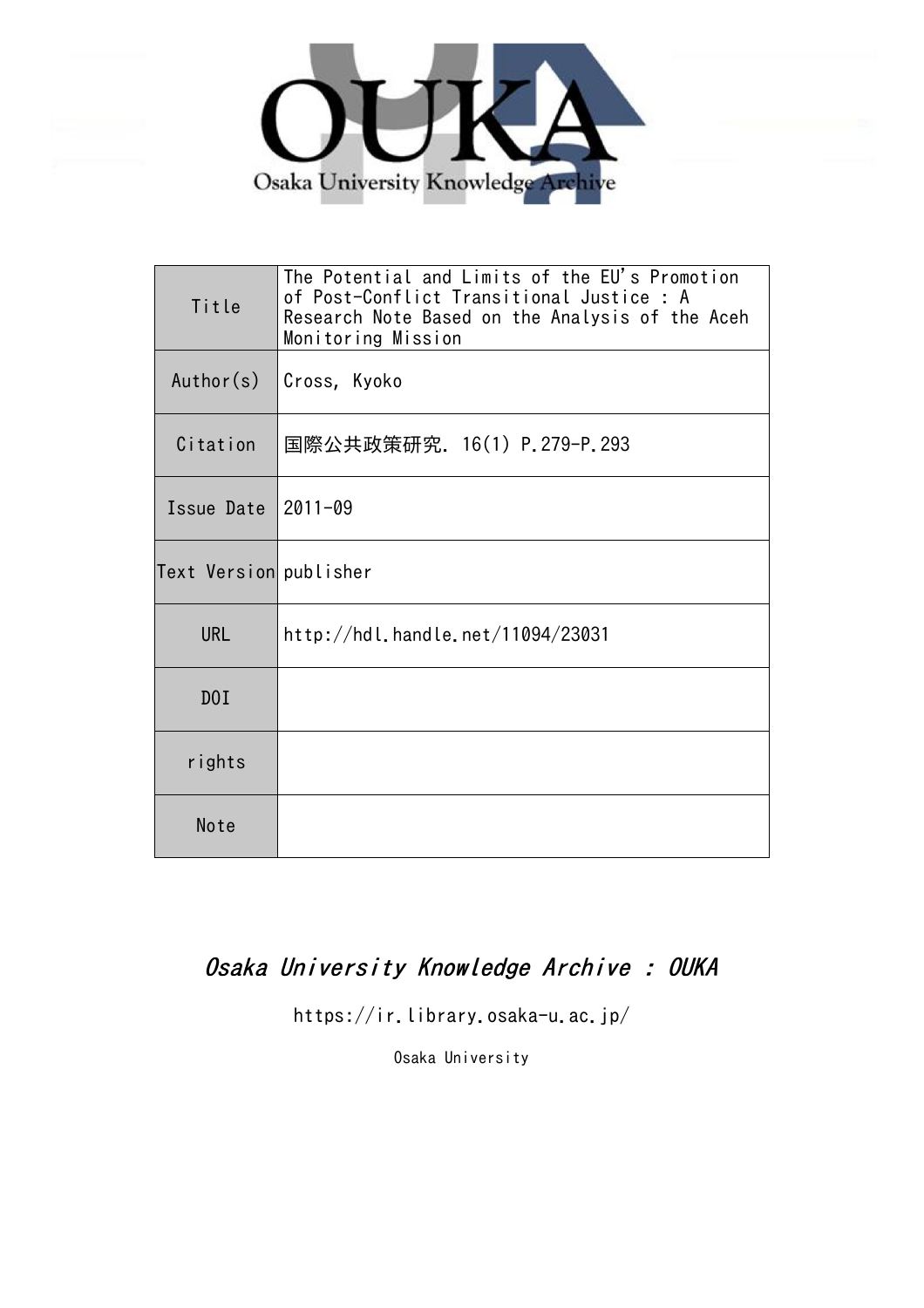# The Potential and Limits of the EU's Promotion of Post-Conflict Transitional Justice:

A Research Note Based on the Analysis of the Aceh Monitoring Mission\*

Kyoko CROSS \*\*

# **Abstract**

Despite the EU's contribution to peace-building, some of the ESDP missions dealing with justice issues have been seen as inconsistent with the EU's foreign policy objectives. Incorporation of transitional justice perspectives could fill this gap between post-conflict realities and the EU's core values. Focusing on the ESDP mission to Aceh, this paper examines what kind of impact could have been made with a strategic adoption of transitional justice. It identifies and discusses several measures that were available to enhance the aspects of transitional justice, despite the fact that the AMM's role in that sphere was limited.

**Keywords**: transitional justice, AMM, ESDP/CSDP, EU, crisis management

 <sup>\*</sup> This paper is based on a paper presented at the 2011 Asian Workshop on the EU Study, February 22-23, 2011 at National Taiwan University.

 <sup>\*\*</sup> Ph.D. Candidate at Graduate School of Law, Kobe University.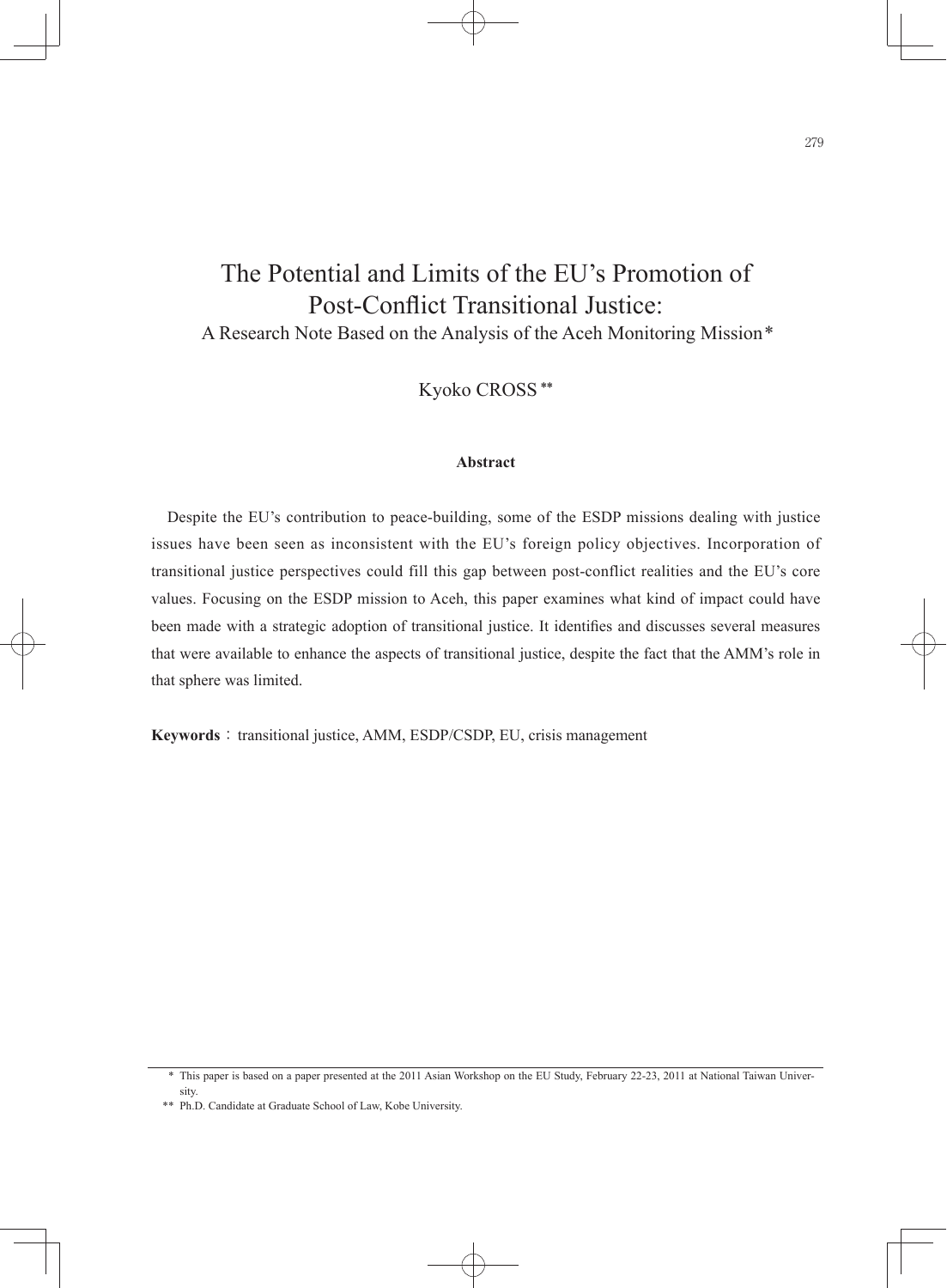# **Introduction**

The European Union (EU) is a major contributor to development, crisis management and peace-building at the global level. Through the introduction of the Common Security and Defence Policy (CSDP), previously the European Security and Defence Policy (ESDP),<sup>1)</sup> the EU has been endowed with a new institutional tool offering significant operational capabilities in the area of peace-building.

However, its foreign policy objectives to promote its core values, democracy, the rule of law and human rights, have not been adequately translated into actual practice. In particular, the EU's operations dealing with justice issues in post-conflict societies often have met challenges in recovering the dignity of the victims and fulfilling the demand for justice whilst simultaneously maintaining a fragile peace. Transitional justice (TJ), which has emerged as a recognized concept and practice in the field of peace-building and conflict resolution, is not only a relevant approach in the area, but also shares some common purposes with the EU's ideals. The Union has upheld its support for international criminal justice, which is one of the vital elements of TJ; however, it has not so far incorporated TJ into its crisis management policies holistically as a framework concept to be considered.

This lack of TJ perspectives in the EU crisis management has been pointed out in recent studies.<sup>2)</sup> They pointed out that, despite the fact the EU has increasingly implemented programs in the relevant area of TJ and in some cases referred to the concept explicitly in its policies, these attempts have been scattered and undertaken in an *ad hoc* fashion. The previous literature, however, has not discussed how the incorporation of TJ concepts could have improved their missions in accordance with their foreign policies objectives.

This article aims at identifying the features of the EU's actual operation in the field of TJ. Then it will analyse what could have been possible, or not possible, with a strategic adoption of the concept into its operation, by focusing on the ESDP operation to Aceh, the Aceh Monitoring Mission (AMM). TJ is not a special kind of justice dispensed through the establishment of an international criminal court or a truth commission; rather, it seeks a complementary and holistic approach. Therefore, peace-building operations merged with TJ framework could offer more comprehensive ways to redress human rights violations in post-conflict contexts where primary difficulty is holding those responsible for crimes accountable. The AMM mission is a suitable case to consider the EU's potential and limits to promote TJ in post-conflict societies by crisis management measures, since the AMM had mandates, albeit limited, to deal with justice issues.

This paper proceeds as follows. First, it defines TJ and explains its relationship to peace-building and crisis management. Then, after overviewing the current EU policies and programs in the area of TJ, it looks into

 <sup>1)</sup> With the entry into force of the Lisbon Treaty on 1 December 2009, the ESDP was renamed the CSDP.

 <sup>2)</sup> See, for example, Thomas Unger, "The European Union and Transitional Justice," CLEER Working Papers, Centre for the Law of EU External Relations (2010); Maria Avello, "European Efforts in Transitional Justice," FRIDE Working paper 58, (2008).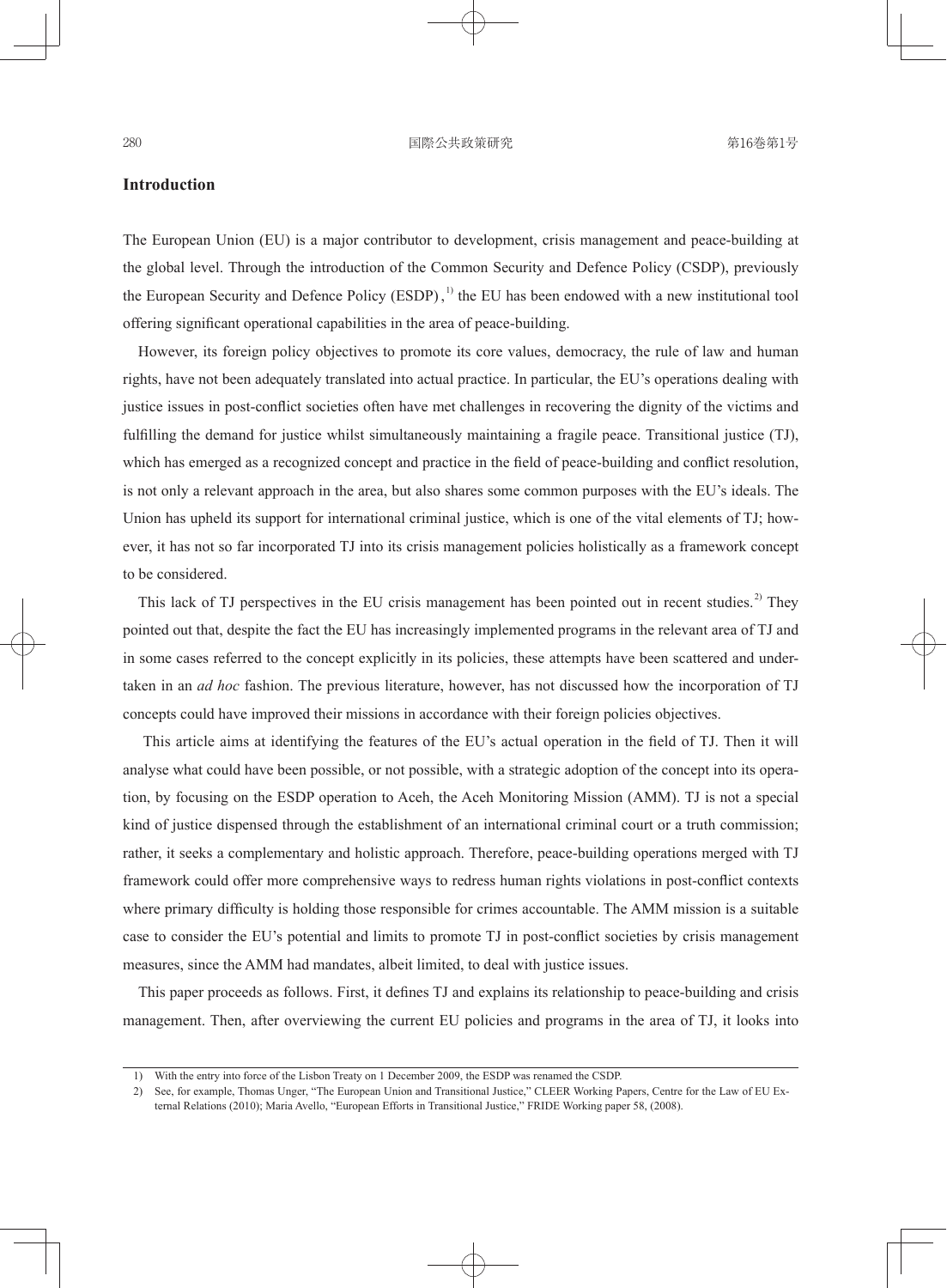the case of the AMM operation, focusing on the fact that the AMM had managed to complete its mission, yet lacked strategic TJ perspectives. As a result, neither acknowledgement for victims' sufferings nor reconciliation, let alone justice, were achieved when the windows of opportunity to set up a human rights court (HRC) and a truth and reconciliation commission (TRC) had been closed. The reintegration program which strategically encompassed TJ approaches would have contributed to meet certain demands of the people who had sought justice and reparation in Aceh. In addition, I will argue that the EU could have made a difference in creating gender justice in the Aceh peace process.

## **1. Transitional justice and peace-building**

Transitional justice seeks to address the legacy of systematic and grave human rights abuses, to recognize and acknowledge victims, and to contribute to the processes of peace-building and democratization in postconflict societies. TJ mechanisms have been applied as components in a major political transition, from war to peace or from authoritarian rule to democracy, in order to establish and sustain peace. Established democratic societies, however, may apply TJ measures wishing to address systematic abuse in their past. Thus, the term 'transitional justice' does not merely refer to 'justice during transition'; rather, it defines a holistic response to widespread violations of human rights. In this respect, there is no exhaustive list of approaches in TJ initiatives, but the main measures include criminal prosecution, truth commissions, reparations, and institutional reforms. 3)

In contrast, peace-building covers wider areas than TJ and fundamentally differs in its setting up of structures and institutions to sustain peace and stability. Although both TJ and peace-building share some of the same objectives, peace-building encompasses a wide range of political, developmental, humanitarian and human rights programs and mechanisms aimed at preventing the outbreak, recurrence or continuation of armed conflict.<sup>4)</sup> These attempts are comprehensive and multifaceted, including sustainable development, the eradication of poverty and inequality, the establishment of accountable and transparent governance, the promotion of democracy and the respect of human rights and the rule of law. 5)

Post-conflict attempts at TJ can be traced back as far as the Nuremberg and Tokyo war tribunals held after World War Ⅱ . These trials were primarily international legal responses designed to address the question of accountability for individual violations of international criminal law. However, in response to the changing character of the conflicts in the late twentieth century, the concept and the measures of TJ have consequently been broadened. Whereas previously the dominant view was characterized by the dichotomy between pros-

 <sup>3)</sup> The other mechanisms could include gender justice and memorialization efforts. See the website of the International Center for Transitional Justice: < http://www.ictj.org>.

 <sup>4)</sup> UN Security Council, "Statement by the President of the Security Council," UN Doc. S/PRST/2001/5 (20 February 2001).

 <sup>5)</sup> Ibid.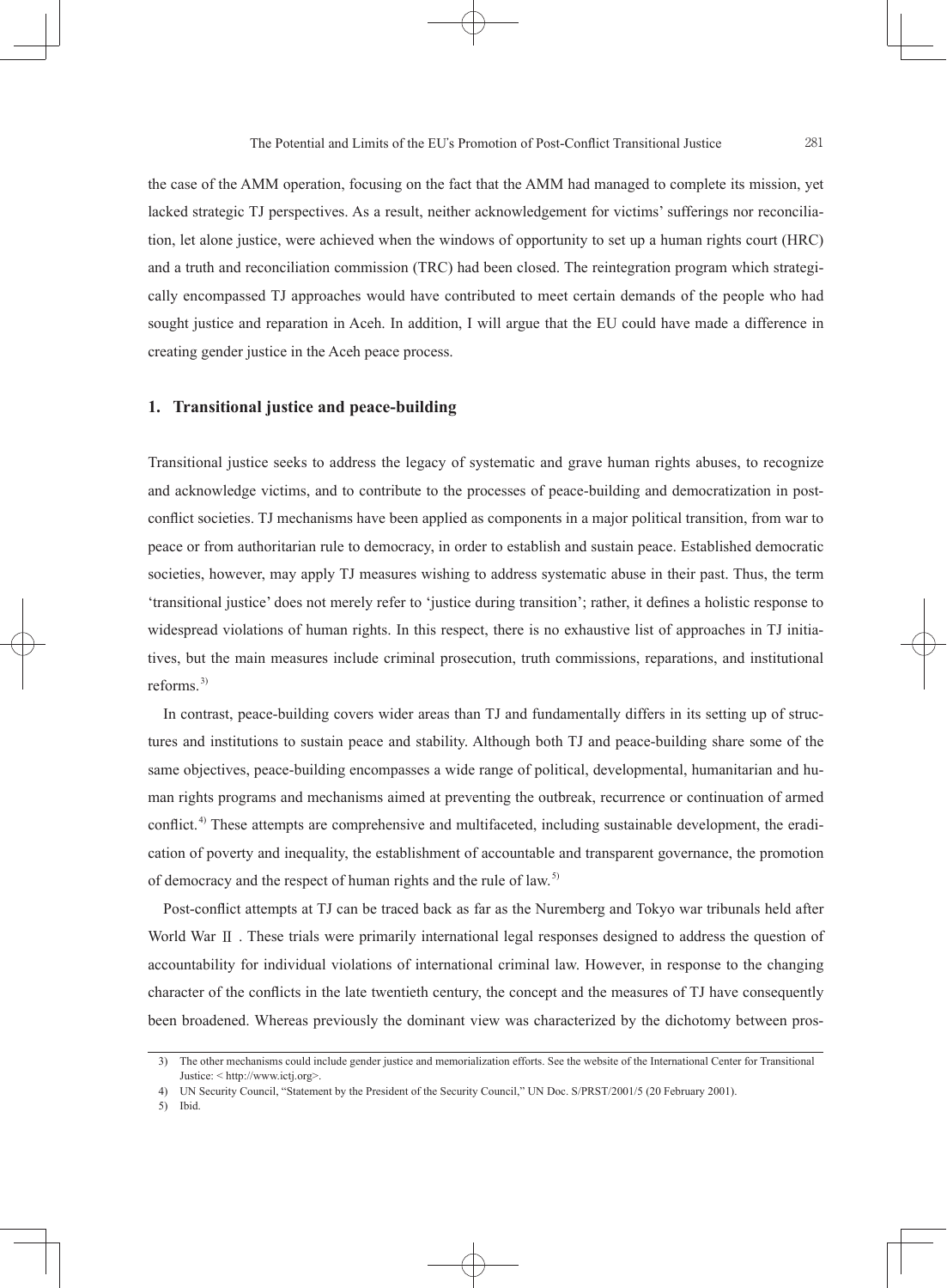### 282 日本 - 国際公共政策研究 - 国際公共政策研究 - 第16巻第1号

ecution and amnesty, today there is recognition of the wide range of tools and mechanisms available between the two extremes. Indeed, the question now is not to ask whether one should address the past or not, but how one can achieve diverse TJ goals.

In this way, the current scope of TJ involves the perspectives of strategic peace-building approaches.<sup>6)</sup> It does not mean, however, the problematic relationship between TJ and peace-building have been solved. In fact, there are cases where such approaches do not seem to be incompatible or rather in conflict. In the situation of the aftermath of conflicts where peace is fragile or the perpetrators continue to maintain real power, establishing and sustaining peace requires maintaining a delicate balance between ending hostility and the demand from victims for accountability and justice to redress past abuses. Furthermore, limited resources may constrain the choices of priorities of what can be achieved to meet the realities. In many cases, inadequate or dysfunctional judiciary systems in immediate post-conflict situations cannot cope with the number of wrongdoers, which consequently creates *de facto* amnesties for many perpetrators. Nevertheless, the past experiences of many societies emerging from mass abuses have shown that prioritizing security to TJ did not necessarily guarantee a long-lasting peace.

On the contrary, the recent development of TJ mechanisms has reinforced the relationship between TJ and peace-building. For example, there is a growing recognition that TJ and disarmament, demobilization and reintegration (DDR) programs can not only coexist in the same framework but can also complement each other.<sup>7)</sup> In many post-conflict societies, TJ mechanisms have assisted ex-combatants to become reintegrated into their local communities. Likewise, reforming or rebuilding public institutions such as security sector reform (SSR) can provide pre-conditions for TJ to succeed.<sup>8)</sup> Therefore, a program which accommodates both peacebuilding and TJ approaches could aim to pursue two goals: the securing of peace and the achieving of justice and reconciliation.

## **2. The EU's crisis management policies and its perspectives on transitional justice**

#### **2.1. EU's crisis management policies**

The crisis management policies under the EU's external relations are dealt within the framework of the Common Foreign and Security Policy (CFSP). Article 11.1 of the Treaty of European Union (TEU) defines one of the objectives of CFSP as establishing democracy, the rule of law, and respect for human rights and funda-

 <sup>6)</sup> For a comprehensive overview and analysis of transitional justice concept and practices, see Ruti Teitel, "Transitional Justice Genealogy," *Harvard Human Rights Journal* 16 (2000): 69-94; Naomi Roht-Arriaza and Javier Mariezcurrena (eds.), *Transitional Justice in the Twenty-First Century: Beyond Truth versus Justice* (Cambridge: Cambridge University Press, 2006).

 <sup>7)</sup> United Nations Department of Peacekeeping Operation, *Integrated Disarmament, Demobilization and Reintegration Standards* (New York: DPKO, 2006). For a comprehensive overview and analysis of the relationship between transitional justice and DDR, see Ana Cutter Patel et al. (eds.), *Disarming the Past: Transitional Justice and Ex-Combatants* (New York: Social Science Research Council, 2009).

 <sup>8)</sup> See, Laura Davis, "Transitional Justice and Security System Reform," Initiative for Peacebuilding, Security cluster (2009).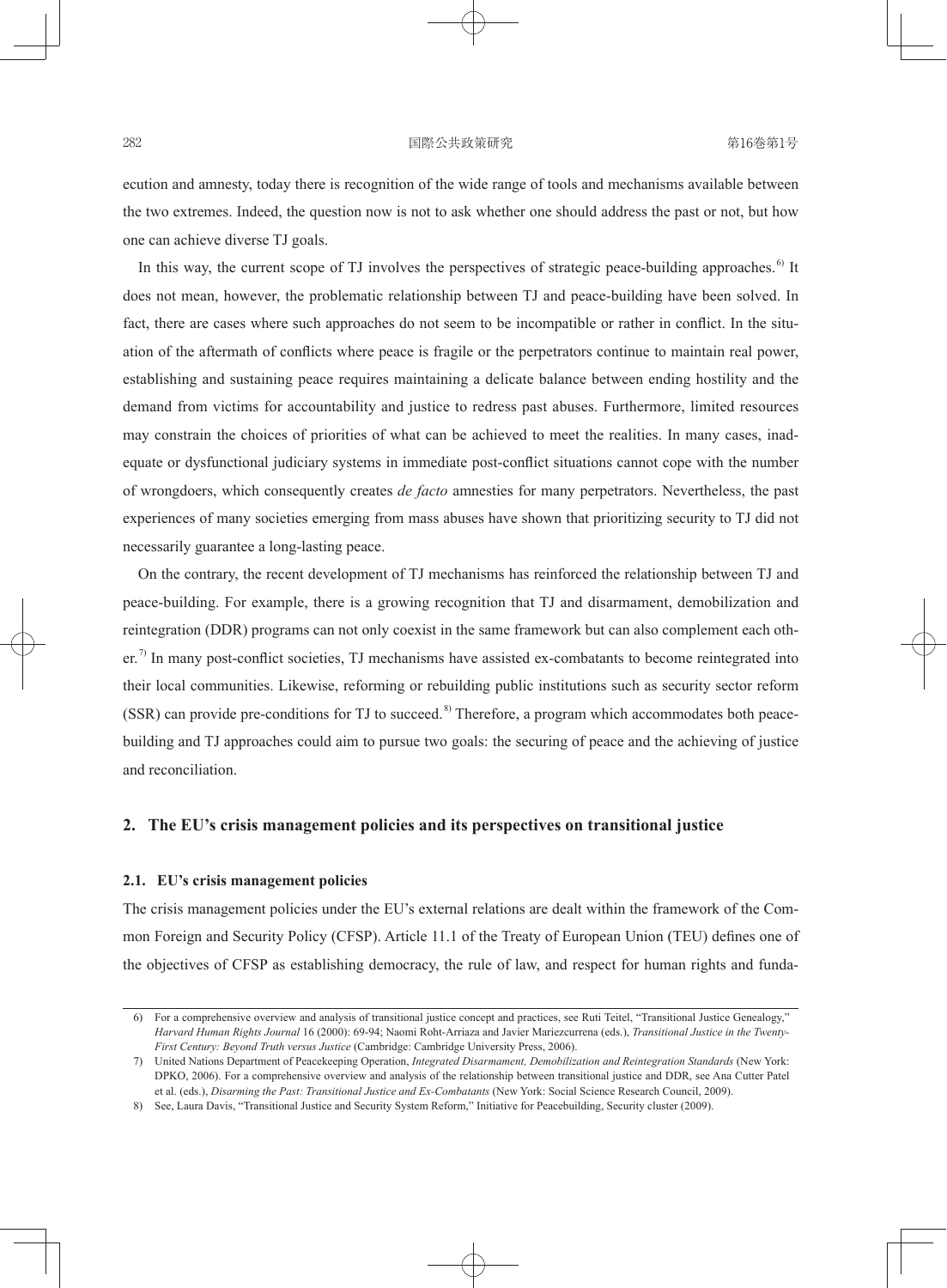mental liberties. In order to accomplish these purposes, the EU has varieties of civilian instruments for crisis management, ranging from the forms of political co-ordination, including positive measures such as dialogue and negative measures such as sanctions, to financial assistance.<sup>9)</sup> Article 17.2 of the TEU states that the CFSP missions involve Petersberg Tasks, which include humanitarian and rescue interventions, peacekeeping activities and the involvement of combat forces in crisis management.<sup>10)</sup> However, the EU had not been equipped itself with an operational means to realize these CFSP goals by utilizing a military instrument.

 The major development needed to wait until the Helsinki European Council in 1999, when the EU undertook to transform its status as a "global civilian power" into a "militarized civilian power" by institutionalizing the ESDP.<sup>11)</sup> The ESDP, later the CSDP, was adopted specifically to provide operational crisis prevention and management tools with tangible capabilities to the CFSP. The ESDP has been envisaged as a response to the EU's inability to end the ethnic conflicts in the Balkans in the late 1990s. As to capabilities for action, the Helsinki summit also reached an agreement on the high-priority goal of establishing of a rapid reaction force  $(RRF)$  to provide military support in emergencies.<sup>12)</sup>

 One of the characteristics of the EU's military crisis management is its civil-military cooperation. The European Security Strategy (ESS), which was agreed in 2003, stated that today's conflicts required more integrated approaches and emphasized military efficiency as well as civilian capabilities.<sup>13)</sup> Thus, the ESDP. which became operational through the first policing mission to Bosnia and Herzegovina in 2003, differentiated itself from the North Atlantic Treaty Organization (NATO). In fact, most of the crisis management operations under the ESDP are carried out by civilian missions.<sup>14</sup> In 2004, the EU strengthened this dimension by adopting a new Civilian Headline Goal 2008. It added the two further priorities of mission monitoring and support to EU special representatives to the four existing elements of civilian management (policing, the rule of law, civilian administration, and civil protection).<sup>15)</sup> It also noted that the EU should be able to contribute to SSR and support DDR processes. These aspects of ESDP missions link closely with TJ processes.

# **2.2 The EU's perspectives on transitional justice and its implementation**

TJ is already of great relevance to EU foreign and security policies and is explicitly or implicitly mentioned

<sup>9)</sup> For a comprehensive overview of the EU's non-military crisis management, see European Commission Conflict Prevention and Crisis Management Unit, "Civilian Instruments for EU Crisis Management" (2003).

 <sup>10)</sup> Petersberg tasks were fi rst created by the Western European Union in 1992. In 1997 the tasks were incorporated into the Amsterdam Treaty.

 <sup>11)</sup> Stavridis argued that militarization of the Union is necessary for the EU to act as a real civilian power to promote democratic principles with force. Stelios Stavridis, "Why the 'Militarising' of the European Union is Strengthening the Concept of 'Civilian Power Europe','' EUI Working Papers (2001).

 <sup>12)</sup> The RRF made it possible for 60,000 troops deployable within 60 days for at least one year.

 <sup>13)</sup> Council of European Union, "A Secure Europe in a Better World, European Security Strategy" (12 Desember 2003).

 <sup>14)</sup> Maria Raquel Freire, "The European Security and Defence Policy: History, Structures and Capabilities," in Michael Merlingen and Rasa Ostrauskaitė (eds.), *European Security and Defence Policy: An Implementation Perspective*, (London: Routledge, 2008) 20.

 <sup>15)</sup> Council of the European Union, "Civilian Headline Goal 2008," 15863/04 (7 December 2004), para 3.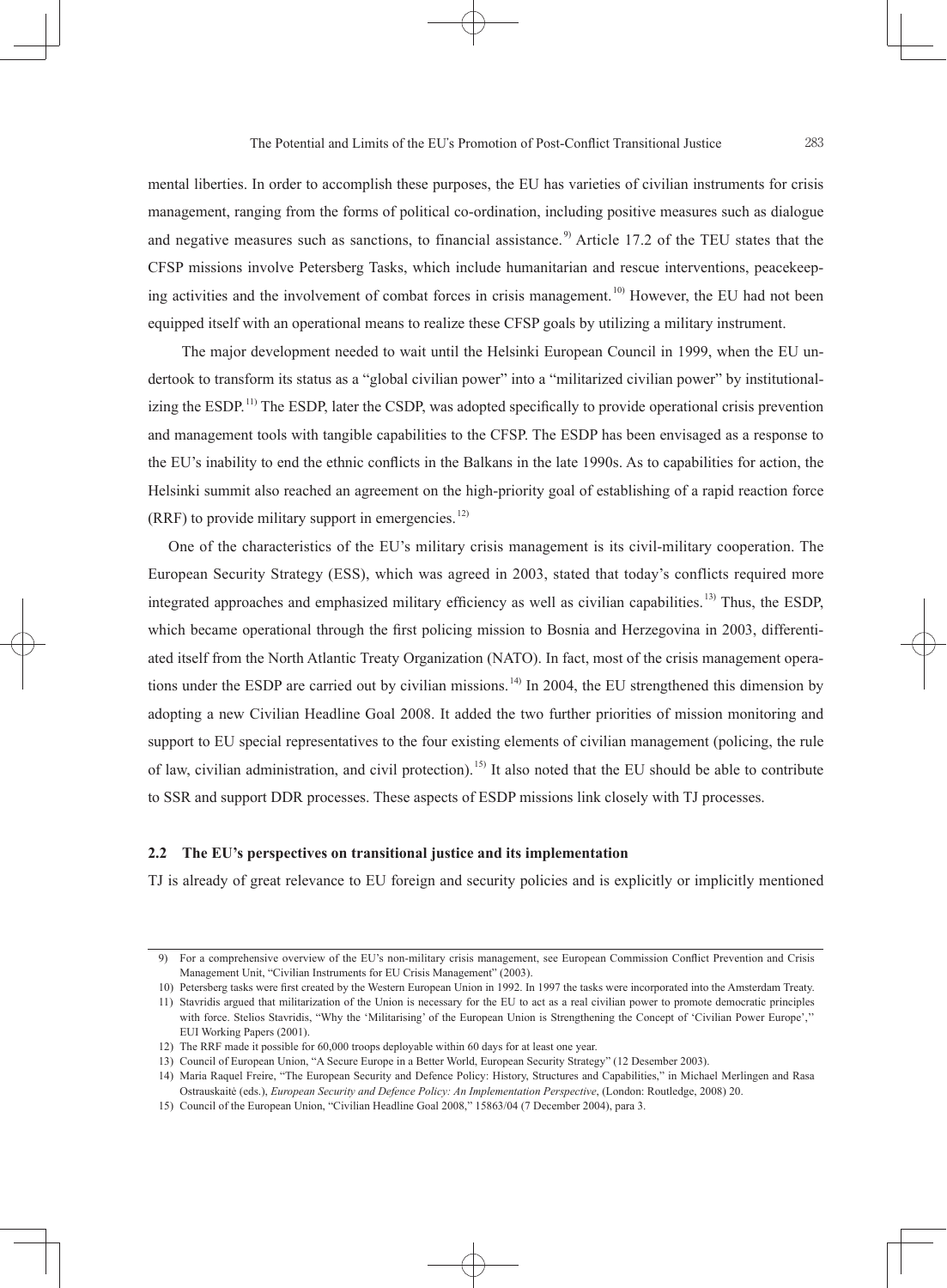in the various documents and policies it has established.<sup>16)</sup> The EU has upheld its strong support for the establishment of international criminal justice. Its reliance on formal judicial systems stems from the aspects of respecting human rights and the rule of law, some of the EU's core values. Both financially and politically the EU has devoted itself to the fight against impunity in cases of grave human rights violations.

As for political measures, the EU's strongest commitment to international criminal justice can be found in its enlargement policy.<sup>17)</sup> For instance, cooperation with the International Tribunals for the Former Yugoslavia (ICTY) has become a condition for EU membership candidacy for the countries that used to comprise Yugoslavia. The EU also has shown strong support for the International Criminal Court (ICC), as the European Security Strategy 2008 report has made clear.<sup>18)</sup> The Union has an agreement in the area of cooperation and assistance with the ICC, which describes the personnel and material contribution available from the EU.<sup>19)</sup> In addition, as to the crisis management policies, the EU Special Representatives (EUSRs) are mandated in an area that is extremely relevant for TJ. The EUSR for Bosnia and Herzegovina and the EUSR for Sudan were mandated to cooperate with international courts.<sup>20)</sup> The EU has also provided extensive financial support to *ad hoc* and hybrid tribunals, including the ICTY, the International Tribunal for Rwanda (ICTR), the Extraordinary Chamber of the Courts of Cambodia, and the Special Court for Sierra Leone.

With regard to the EU's development and cooperation policy, the concept of TJ is included as an aspect of promoting human rights and democracy, as well as addressing global security and development challenges. TJ is perceived as being fundamentally necessary for stability and development.<sup>21)</sup> Explicit reference to TJ is made to its funding aspects in the Development and Cooperation Policy.<sup>22)</sup>

The importance of TJ is identified in the various policies of the Commission as well as in its funding instruments. For example, The Instrument for Stability (IfS) was created by the Commission in 2007, with a view to intensifying its work in the area of conflict prevention, crisis management and peace-building. Crisis response projects under the IfS explicitly refer to TJ.<sup>23)</sup> Its short-term crisis response and preparedness have financed a large number of programs regarding the use of mediation, the strengthening of the rule of law, the

 21) The EU's joint development policy states that its prime objective is to eradicate poverty in line with UN Millennium Goals. As for the principle relevant to transitional justice, it describes one of the common principles as "addressing state fragility." Council of the European Union, "The European Consensus on Development," 14820/05 (22 November 2005).

<sup>16)</sup> The first document which referred to transitional justice was the EU Presidency statement regarding the UN Secretary-General's 2004 Report on transitional justice and the rule of law, EU Presidency Statement "The Rule of Law and Transitional Justice in Post-Conflict Societies" (6 October 2004).

 <sup>17)</sup> Its conditionality includes stability of institutions guaranteeing democracy, the rule of law, human rights and respect for and the protection of minorities. Presidency Conclusion, "European Council in Copenhagen 21-22 June 1993," SN 180/1/93,13.

 <sup>18)</sup> It states that "The International Criminal Court should grow further in effectiveness, alongside broader EU efforts to strengthen international justice and human rights." European Council, "Report on the Implementation of the European Security Strategy: Providing Security in a Changing World" December 2008,12.

 <sup>19)</sup> *Agreement between the International Criminal Court and the European Union on Cooperation and Assistance,* ICC-PRES/01-01-06 (28 April 2006).

 <sup>20)</sup> The other mandates of EUSR include SSR actions for Afghanistan and DRC.

<sup>22)</sup> For example, see Commission of the European Communities, "Towards an EU response to Situations of Fragility: Engaging in Difficult Environments for Sustainable Development, Stability and Peace", COM (2007)643 final (25 October 2007), 9.

 <sup>23)</sup> See, the web site of European Union External Action : < http://eeas.europa.eu/ifs/index\_en.htm>.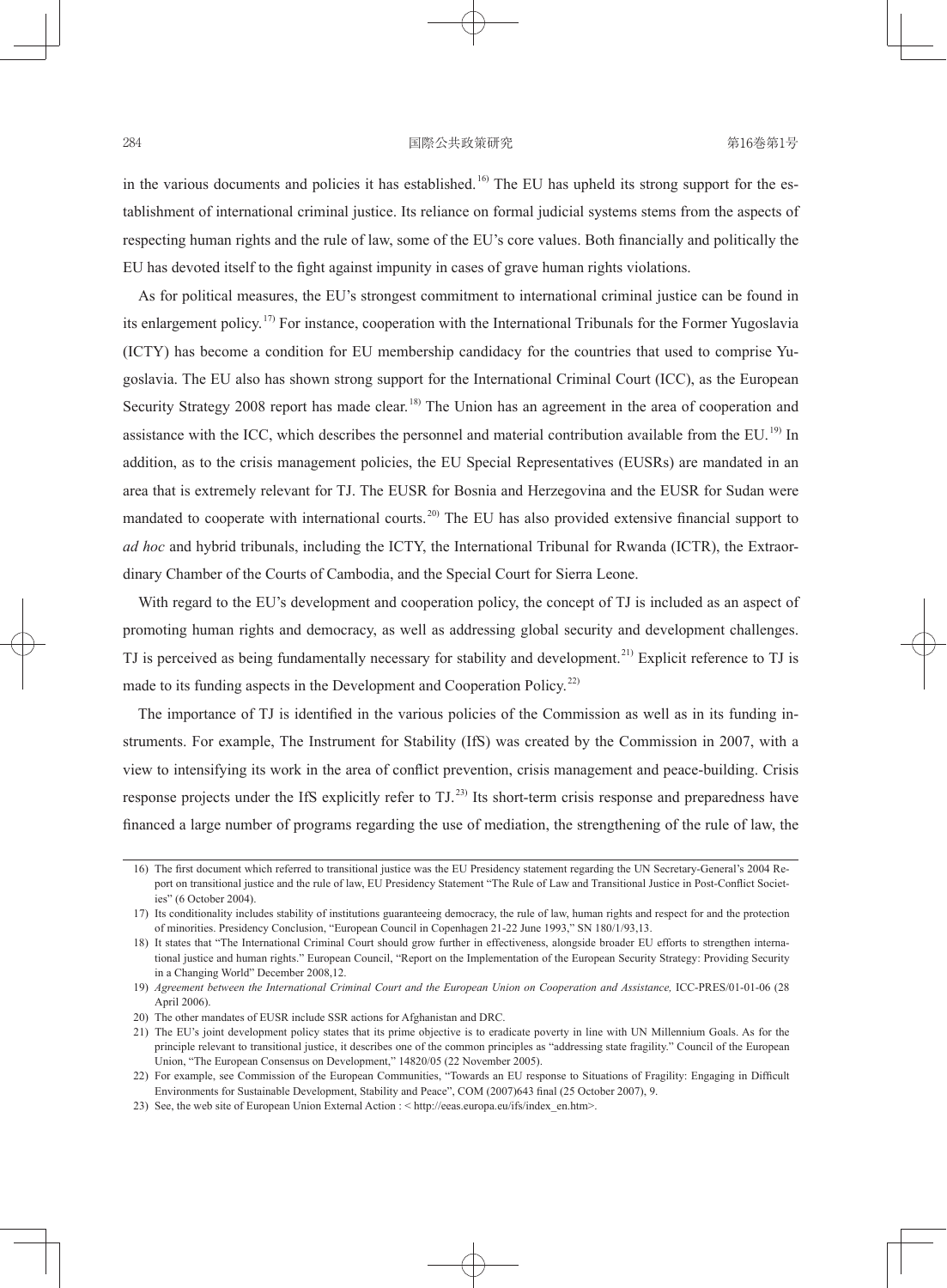building of confidence, the establishing of the interim administrations in order to prevent further conflict, and the supporting of post-conflict political stability.<sup>24)</sup> In addition, the Commission also gives direct financial support to truth commissions, such as Morocco's Fairness and Reconciliation Commission (IER).

As just described, while crisis management policies involving political and developmental aspects have integrated the concept of TJ into its programs and operations, the ESDP has not adopted it as a framework concept. However, as more civilian ESDP missions have been conducted, TJ has become more relevant to them. In short, although those missions did not make reference to TJ, they have covered the area where peacebuilding and TJ were mutually connected. For instances, the Georgia mission (EUJUST THEMIS) was a rule of law mission that dealt with judicial reforms, especially criminal justice systems. The Aceh mission covered monitoring of the amnesty proceedings and DDR (discussed later in the next section). The Kosovo mission (EULEX KOSOVO) and the Iraq mission (EUJUST-LEX) also became involved in judicial and police reforms.

Unlike the EU's effort to provide financial and political assistance, which tend to be long-term and continuing, these ESDP approaches are designed from the perspective of security issues and are aimed at achieving a relatively short-term and quick effect.<sup>25)</sup> There has been criticism from some quarters that the lack of a coordinated TJ framework has caused disorganized crisis management policies and programs within the EU institutions.<sup>26)</sup> Moreover, it has been pointed out that there is a "credibility gap" between its foreign policies to promote democracy, human rights and the rule of law and its actual practices on the ground.<sup>27)</sup>

In the next section, I turn my attention to the Aceh Monitoring Mission, the first ESDP mission deployed to Asia, which lay beyond the EU's geopolitical sphere of interest, and was also mandated to deal with justice issues.

# **3. The Aceh Monitoring Mission in Indonesia**

#### **3.1. Brief history of the conflict and peace process**

The Conflict in Aceh can be traced back to the 1950s, prior to the eruption of an armed insurgency in December 1976, when the Acehnese separatist group, the Free Aceh Movement ( $GAM<sup>28</sup>$ ) unilaterally declared Acehnese independence. The fighting in the region between the Indonesian armed forces and the members of GAM intensified when the Indonesian government officially declared Aceh a Military Operation Area (DOM)

 <sup>24)</sup> The IfS has two components: a short term component concerning crisis response and preparedness, and a long term component in the context of stable condition.

 <sup>25)</sup> Xymena Kurowska, "The Role of ESDP Operations," in Michael Merlingen and Rasa Ostrauskaite (eds.), *European Security and Defence Policy: An Implementation Perspective* (London: Routledge, 2008), 30.

 <sup>26)</sup> See, note 2.

 <sup>27)</sup> Laura Davis, "The European Union and Transitional Justice," Initiative for Peacebuilding Democratisation and Transitional Justice Cluster (2010),18.

 <sup>28)</sup> *Gerakan Aceh Merdeka*, which was led by Hasan di Tiro.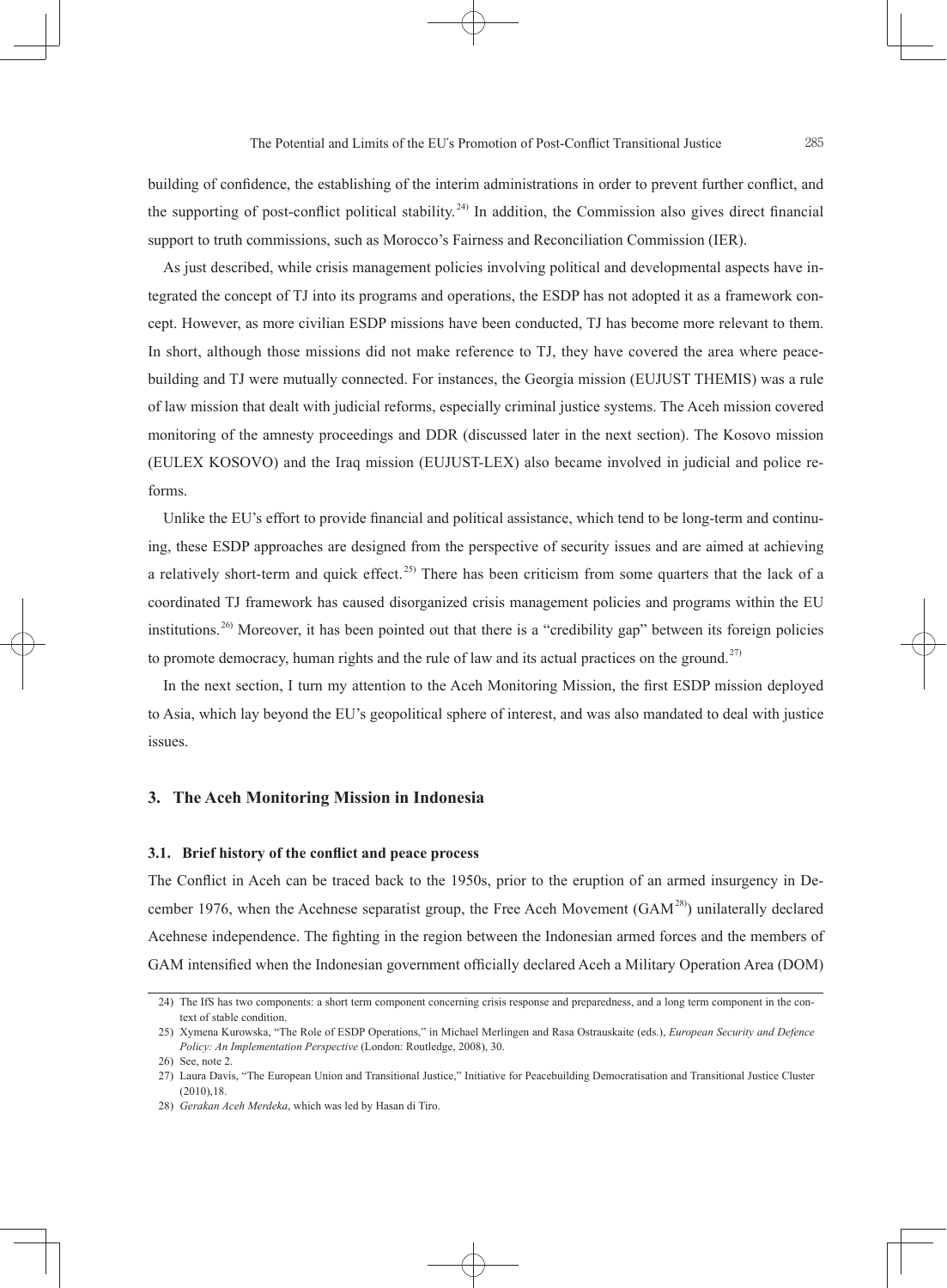in 1989. The Indonesian military launched numerous aggressive operations and counterinsurgency campaigns. During the period of DOM, which lasted until 1998, the Indonesian security forces perpetrated the most serious systematic human rights violations against the Acehnese population.<sup>29)</sup> During the years of the conflict at least 33,000 people were killed, and instances of rape and disappearance were widespread.<sup>30)</sup>

A number of attempts to end the conflict were made, however, and the opening of political space for negotiation was created soon after the aftermath of the devastating tsunami of December 26 in 2004.<sup>31)</sup> The Helsinki peace process started in January 2005 and was concluded successfully by the signing of the Memorandum of Understanding (MoU) between the government of Indonesia and GAM on 15 August the same year. The negotiations were facilitated by the former Finnish president Martti Ahtissari and the Finland-based NGO Conflict Management Initiatives.<sup>32)</sup> The EU became involved in the Helsinki negotiations upon the express request from Ahtisaari, who believed that the EU could contribute as a creditable neutral outside body to monitor the implementation of the peace process. Although there were political and diplomatic concerns expressed by some member states, <sup>33)</sup> the decision to deploy a joint mission in collaboration with the Association of Southeast Asian Nations (ASEAN) was made.<sup>34)</sup>

## **3.2. The Aceh Monitoring Mission and its major activities**

The AMM was an unarmed civilian ESDP mission.<sup>35)</sup> It comprised monitors from the EU, Norway and Switzerland as well as from five ASEAN countries: Thailand, Malaysia, Brunei, the Philippines and Singapore. The AMM's original mandate period was six months from 15 August 2005, after which it was extended three times, until 15 December 2006. The AMM's objective was to assist GAM and the Indonesian government with the implementation of the MoU. Its mandate was articulated in the MoU and included the following tasks<sup>36)</sup>.

 <sup>29)</sup> It should not be overlooked that GAM members also committed violations during this period. Human Rights Watch, "Indonesia: The War in Aceh," (2001), 8-23.

 <sup>30)</sup> *Bandan Reintegrasi Damai Aceh* (BRA) data quoted in Edward Aspinall, "Peace without Justice? The Helsinki Peace Process in Aceh," Henry Dunant Centre for Humanitarian Dialogue Report (2008), 8.

 <sup>31)</sup> Although some commentators explain that the peace process was not the direct result of the natural disaster. See, for example, Kirsten Schulze, "Mission Not So Impossible: The Aceh Monitoring Mission and Lessons Learned for the EU," *International Policy Analysis* (2007), 3.

 <sup>32)</sup> In addition of the role played by Ahtissari, the participation of Juha Christensen, a fellow Finnish citizen, during the peace process worth noting. Katri Merikallio, *Heiwakouchiku no Shigoto* (Tokyo: Akashi shoten, 2007) (Based on David Mitchell's English translation from the original, Katri Merikallio, *Making Peace: Ahtisaari and Aceh*, Helsinki: WSOY, 2006).

 <sup>33)</sup> While many member states welcomed an opportunity to expand ESDP missions to Asia and demonstrate its capability as a global security player, others showed reluctance because of the political risks to the EU as well as the economic burdens. It was Javier Solana, the High Representative for the CFSP, who persuaded the member states and took the initiative to implement the mission. Ibid., 101-161.

 <sup>34)</sup> Behind the scenes, Indonesia would not accept the UN involvement because of the recent experience in East Timor. Members of the Indonesian government insisted that the inclusion of ASEAN would assure local components. Scott Cunliffe, et al., "Negotiating Peace in Indonesia: Prospects for Building Peace and Upholding Justice in Maluku and Aceh," Initiative for Peacebuilding Mediation Cluster (2009), 18.

 <sup>35)</sup> The monitors from ASEAN were almost all assembled from their respective countries' armed forces. Although the staff from the EU, Norway and Switzerland consisted of both civilians staffs and serving or former military personnel, the mission structure remained predominantly civilian.

 <sup>36)</sup> *Memorandum of Understanding between the Government of the Republic of Indonesia and the Free Aceh Movement, Helsinki, 17 July*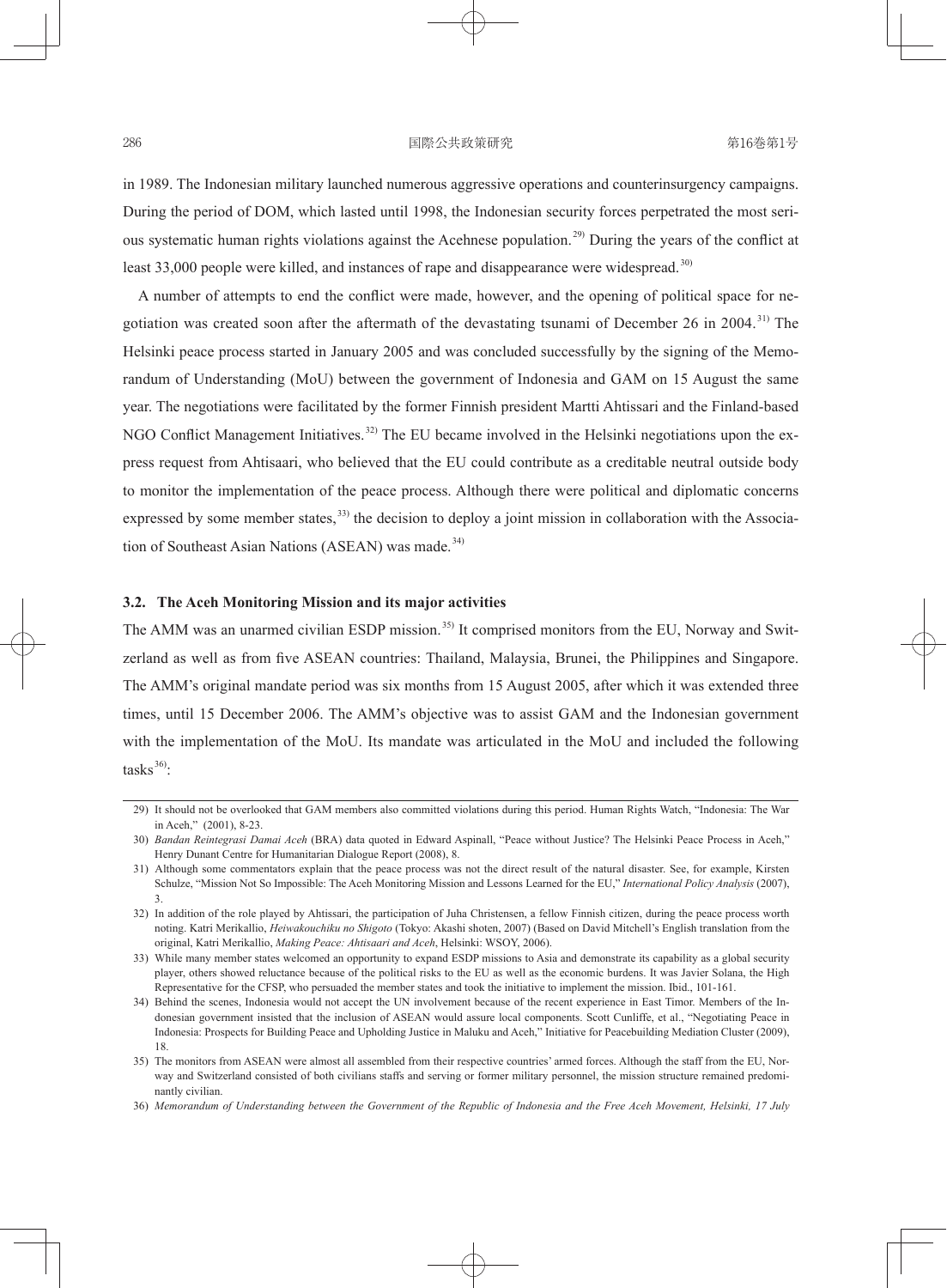- to monitor the demobilization of GAM personnel and the decommissioning of its armaments,
- to monitor the relocation of non-organic  $37$  military forces and non-organic police personnel,
- to monitor the reintegration of active GAM members into civil society,
- to monitor the human rights situation and provide assistance in this field,
- to monitor the process of legislative change and to rule on disputed amnesty cases,
- to investigate and rule on complaints and alleged violations of the MoU, and
- to establish and maintain liaison and cooperation with the various parties.

In addition to the list above, the head of the AMM mission had the authority to make binding rulings, after consultation with the ruling parties, to resolve the disputes among them related to the MoU.<sup>38)</sup> Furthermore, although the MoU did not specifically articulate its role, the AMM was mandated to monitor the creations of a human rights court (HRC) and a truth and reconciliation commission, since the establishment of these institutions was stipulated in the MoU.<sup>39</sup> Among the above-mentioned tasks, the AMM focused in the early stage of their mission on the security issues, in particular, monitoring the amnesty for GAM prisoners, the decommissioning of GAM weapons, the redeployment of the Indonesian security forces, and the reintegration of former combatants.

In order to build GAM's confidence in the peace process, granting speedy amnesties to GAM prisoners was deemed necessary. The amnesty section in the MoU stated that those who had been imprisoned for their participation in supporting GAM would be granted amnesty and released within 15 days of the signing of the MoU. 40) The AMM kept pressure on the Indonesian government to implement amnesty speedily and completely, and indeed by August 31 more than 1,400 prisoners had been released. Although there were some disputed cases concerning amnesty status,<sup>41)</sup> the AMM was, on the whole, successful in this mission, since swiftly handled amnesty was believed to have served as a first step towards confidence building.

The next challenge was the demobilization, disarmament, and decommissioning of GAM fighters. The MoU stipulated that GAM would be required to demobilize all its 3,000 troops and decommission 840 firearms between 15 September and 31 December 2005. The Indonesian government, in turn, would be required to withdraw all its non-organic police and military forces from Aceh. The number of organic (locally recruited) forces to remain would be  $14,700$  military personnel and  $9,100$  police personnel.<sup> $42)$ </sup>

*<sup>2005</sup>*, article 5. Establishment of the Aceh Monitoring Mission.

 <sup>37)</sup> Non-organic means basically opposed to locally recruited and deployed military and police forces.

<sup>38)</sup> If necessary, the head of the mission could refer disputes to Ahtisaari for a final ruling. Ibid., article 6. Dispute Settlement.

 <sup>39)</sup> Ibid., article 2. Human Rights.

 <sup>40)</sup> Ibid., article 3. Amnesty.

 <sup>41)</sup> Amnesty was allowed to GAM prisoners who had committed acts of insurgency; it didn't include those who had been convicted on criminal charges. GAM insisted that the amnesty should apply to any crimes carried out on behalf of GAM. See the discussion in the section 3.3., and see also Aspinall, op.cit*.*, 19-21.

 <sup>42)</sup> Memorandum, op.cit., article 4. Security Arrangement.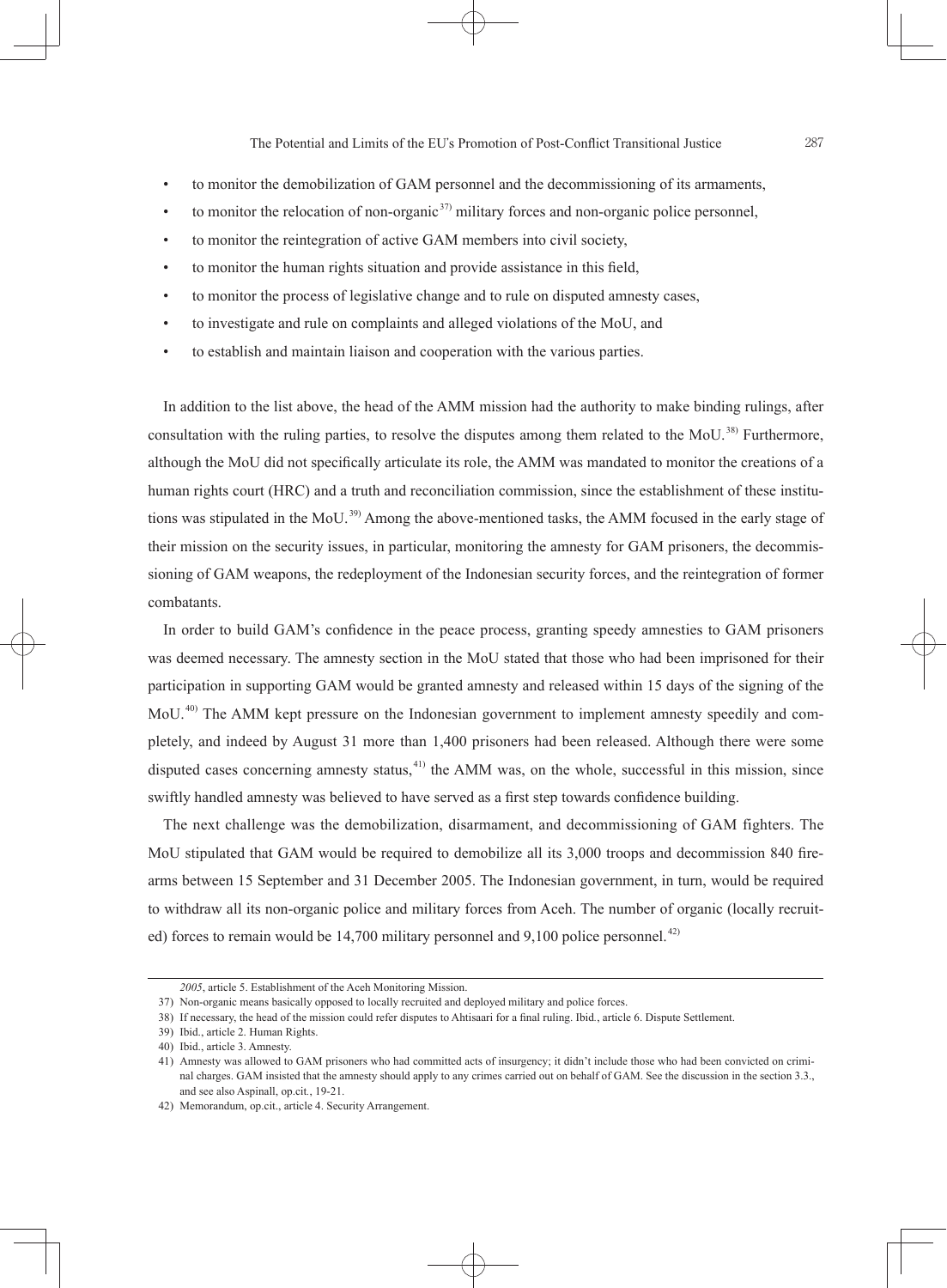## 288 日本 - 西際公共政策研究 - 西藤公共政策研究 - 16巻第1号

The decommissioning of GAM's weapons was carried out in four stages. The process started on 15 September 2005 and was completed on 15 December. In parallel with the decommissioning of weapons, the Indonesian security forces in Aceh had to be reduced and relocated immediately after each stage had been verified by the AMM. Ensuring a successful decommissioning in the first phase was a challenge to the AMM, since the completion demonstrated GAM's commitment to the peace process, which would in turn ease the government's distrust to of GAM. 43) Despite the severe time constraint, all the phases were successfully completed. The AMM's role in this parallel decommissioning and redeployment was one of the greatest successes achieved by the AMM. Moreover, this decommissioning process had a positive impact on the population of Aceh. For the first three months of the mission, the decommissioning activities provided public demonstrations of the destruction of weapons to show clearly that the peace process was moving forward. These events received a lot of attention from both the Acehnese and the media.<sup>44)</sup>

The AMM was mandated to monitor but not to implement the actual reintegration programs. The MoU specified reintegration as follows: former prisoners, ex-combatants, and "civilians who suffered a demonstrable loss due to the conflict" would be guaranteed all political, economic and social rights, and their reintegration into society would be facilitated by allowing them to do such things as receiving farm land, finding employment and receiving adequate social security. GAM combatants also would have the right to seek employment in the organic police and military forces.<sup>45)</sup>

These reintegration programs were carried out by international organizations, including the International Office of Migration (IOM), the local government, and the governmental agency *Bandan Reintegrasi Damai Aceh* (BRA). The reintegration packages to the ex-combatants were released though the local government and the regional ex-GAM commanders by means of three rounds of payments. They received Rp. 1 million per fighter, based on the number of GAM members in their districts that the regional commanders had estimated. Both the AMM and the Indonesian government showed dissatisfaction with regard to the way the packages were distributed. They wanted to know the names of the individuals to whom the packages were going to be delivered. However, the GAM refused to provide the list of names in case the Indonesian government used this information in attempts to arrest them. It was not clear whether the list included all the GAM members and supporters as well as female fighters. Moreover, there were concerns that the distributive system would cause favoritism and corruption, since it preserved its command structure from the time of the insurgency.<sup>46</sup>

<sup>43)</sup> The previous peace process (CoHA) collapsed when GAM fighters failed to give up their weapons according to the timetable of the CoHA. Ross Clarke, Galuh Wandita and Samsidar, "Considering Victims: The Aceh Peace Process from a Transitional Justice Perspective," International Center for Transitional Justice Occasional Paper Series (2008), 10.

 <sup>44)</sup> In all major towns in Aceh, public demonstration of decommissioning was carried out by the AMM. These events became celebratory gatherings with music, dance and theatre. Paul Kirwan, "From European to Global Security Actor: The Aceh Monitoring Mission in Indonesia," in Michael Merlingen and Rasa Ostrauskaitė (eds.), *European Security and Defence Policy: An Implementation Perspective*, (London: Routledge, 2008), 139; Merikallio, op.cit.210-219.

 <sup>45)</sup> Memorandum, op.cit.,article 3.2. Reintegration into Society.

 <sup>46)</sup> The World Bank found that the GAM combatants received less than Rp 1 million, on average between Rp. 170,000 and 260,000. World Bank, GAM Reintegration Needs Assessment: Enhancing Peace through Community-level Development Programming (Jakarta: World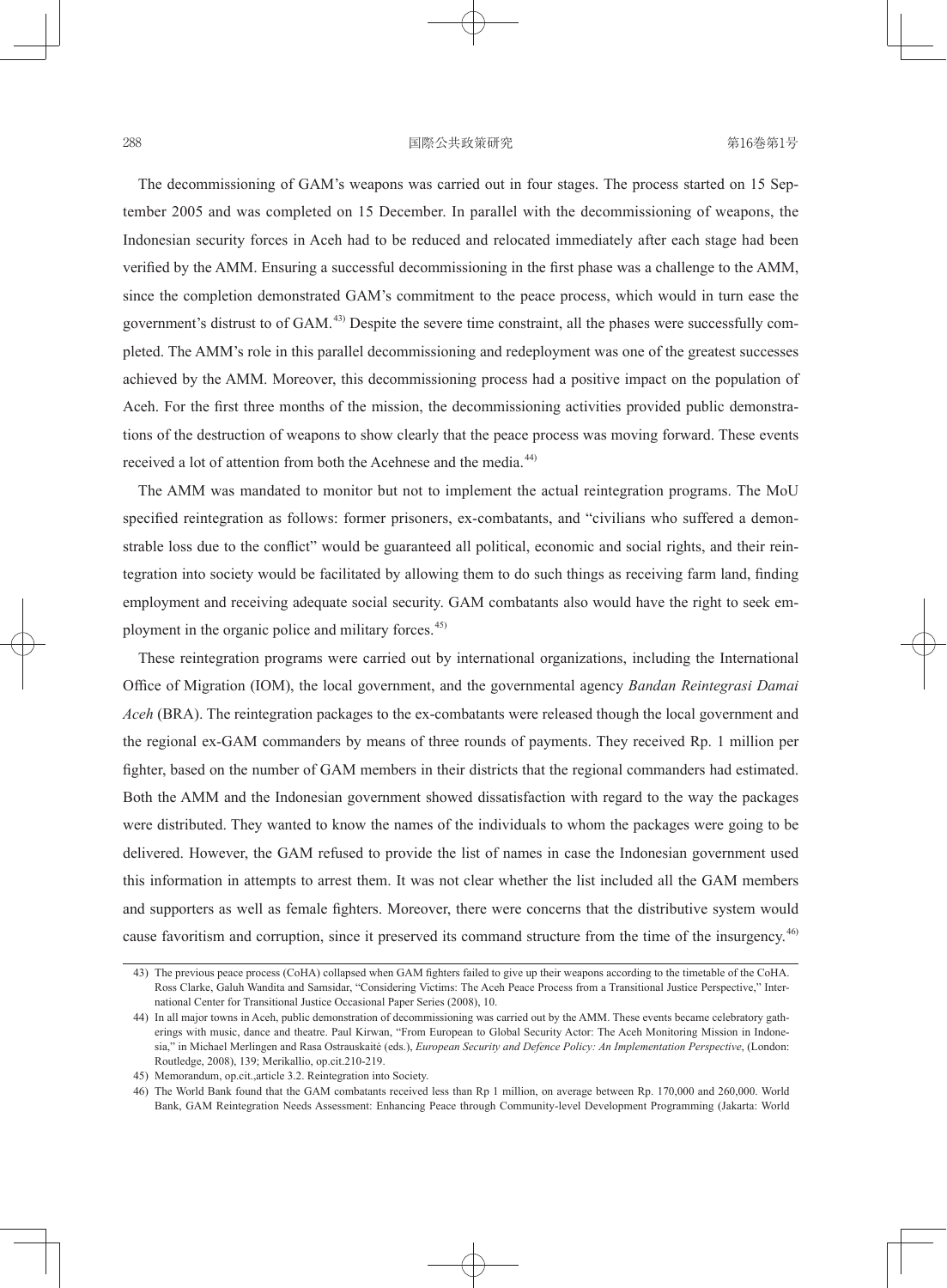There was a complaint expressed from the GAM side as well that the reintegration process was proceeding too slowly. Indeed, BRA needed to wait until the decommissioning had been completed to launch the program.<sup>47)</sup> Although there was more criticism aimed at reintegration than amnesty and decommissioning, the AMM assured the Indonesian government of its commitment to provide the reintegration packages.

In summary, while the security issue was dealt with quickly and by and large resulted in success, the political issue was stalled and the issues of human rights and justice received less attention from the AMM. The next section will overview the TJ situation in Aceh and examines what role the AMM could have played.

#### **3.3. Transitional justice and the AMM**

Despite the agreement on TJ measures between the Indonesian government and GAM, justice has still not been delivered and the suffering of victims has continued to this day in Aceh.<sup>48)</sup> TJ tools applied in Aceh were limited to amnesty and reintegration packages, although it had been promised that a HRC and a TRC would be set up.

As mentioned above, amnesty was granted to the political prisoners of GAM. It did not include, however, those who had been convicted on criminal charges. In response to this decision, GAM insisted that the amnesty should be applied to any crimes carried out on behalf of GAM, by pointing out that in most cases there were political motives behind the crimes.<sup>49)</sup> The AMM, with authority to make binding rules on the disputed amnesty cases, however, preserved an advisory stance, since the amnesty issue was potentially controversial.<sup>50</sup> Another troublesome issue regarding amnesty was that the MoU did not make it clear whether amnesty would be granted to the other GAM members who had not been arrested or imprisoned before the MoU but who may have committed serious crimes. In addition, the crimes committed by the Indonesian security forces were not mentioned at all in the MoU.<sup>51)</sup> Moreover, while the Memorandum stipulated who would receive amnesty, but it avoided specifying how to deal with past abuses in general. The MoU simply promised that "a Human Rights Court will be established for Aceh"<sup>52)</sup> and that "a Commission for Truth and Reconciliation will be established for Aceh by the Indonesian Commission of Truth and Reconciliation with the task of formulating and determining reconciliation measures".<sup>53)</sup> Indeed, the Law on the Government of Aceh (LoGA), adopted in August 2006, set out the establishment of the HRC in Aceh as well as that of the TRC. The AMM was tasked to monitor the establishment of these two institutions; however, at the time of writing, they have

Bank, 2006), 29.

 <sup>47)</sup> Schulze, op.cit., 7.

 <sup>48) &</sup>quot;Relatives demand justice for past human rights abuses in Aceh," *The Jakarta Post*, Oct.17, 2009.

<sup>49)</sup> For example, robbery with an aim to give financial support to the GAM.

 <sup>50)</sup> Kirwan, op.cit., 138.

 <sup>51)</sup> In the MoU, amnesty was granted in a one-sided way and applied unequally to the warring parties. During the negotiations, Indonesia did not seek amnesty for its armed forces., Scott Cunliffe, et al., Ibid. 20.

 <sup>52)</sup> Memorandum, op.cit., article 2.2.

 <sup>53)</sup> Ibid., article 2.3.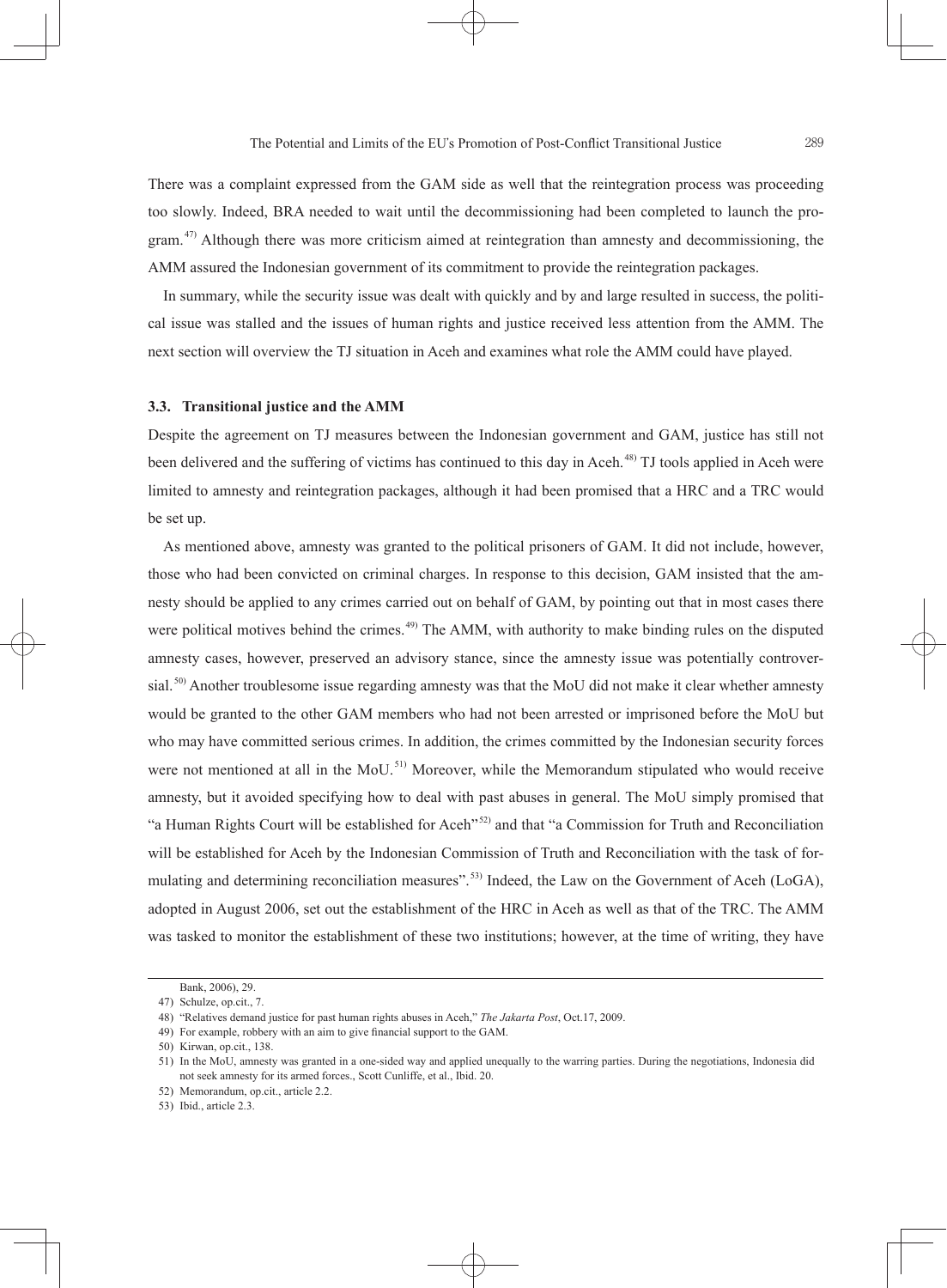still not been set up. For one thing, the LoGA limited the jurisdiction of the Aceh HRT to future cases, not retroactively to the violations committed during the conflict.<sup>54)</sup> This means that, even if the Aceh HRC were to be established, it would not be allowed to deal with the crimes carried out prior to 15 August 2005. For another, there has been little movement to try those responsible in the former military and police forces in the domestic courts, although other HRCs could have been used for this purpose.<sup>55)</sup> As for the establishment of a TRC, both the MoU and the LoGA stated that the Aceh TRC should be created within the framework of the national TRC law. However, the Indonesian Constitutional Court ruled out the decision to revoke this law in 2006. The Court found the provision of the national TRC law was in contradiction to Indonesia's 1945 Constitution. 56) Consequently, past abuses, including serious crimes, would go largely unpunished and remain unaccountable. As a result, a large justice vacuum has been created, and serious crimes committed either by members of GAM or the Indonesian security forces which had not been addressed before the MoU have received *de facto* amnesty.

Furthermore, the lack of any judicial or truth-seeking mechanisms resulted in the marginalisation of the victims of the conflict from the reintegration processes. According to article 3.2 of the MoU, any "affected civilian" would be entitled to receive compensatory economic assistance in the form of land, employment, or social security for those unable to work. However, without a justice system or a truth commission, defining and identifying "affected civilians" has proved very difficult, and delivering payments to individual victims to meet their needs has consequently been problematic.<sup>57)</sup> Thus, the BRA has sought to integrate assistance to conflict victims with community-based development approaches rather than individual reparations.<sup>58)</sup> This has generated the feeling of injustice among the victims towards the former combatants who have received reintegration packages. 59) In addition, the *diyat* payments, which were made by the government to the families of people who had been killed or disappeared during the conflict, caused other grievances.<sup>60)</sup> Whilst compensation is important, providing it without acknowledgment of the harm victims suffered runs the risk of turning it into 'blood money'.<sup>61)</sup> In many cases, the victims have never had any chance to know the truth about what had happened to their loved ones. By the same token, reintegration benefits without criminal justice could

57) Ibid., 23.

 <sup>54)</sup> Clarke et al., op.cit*.*, 13.

 <sup>55)</sup> In theory, *ad hoc* HRCs can try serious human rights crimes prior 2000. At least serious crimes committed after 2000 can be tried in a regular HRC. One in Megan has a jurisdiction over Aceh, but so far they have not heard a single case about Aceh.

 <sup>56)</sup> The Court took this decision since the law 27/2004 had room to provide amnesty for gross human rights abuses. Aspinall, op.cit., 29.

 <sup>58)</sup> The BRA has adapted the Kecamatan Development Program (KDP), which was developed by the World Bank. Individual villages were allocated different sums of money, depending on the size and the intensity of the conflict. However, there were some criticisms that the programs were not aimed directly at the conflict victims. Ibid., 23-24.

 <sup>59)</sup> Clarke et al., op.cit., 23.

 <sup>60)</sup> The government *diyat* program was initiated in late 2002. The deputy governor then in Aceh introduced *diyat* program which was derived both from classic Islamic legal sources and from the various practices of Middle Eastern countries. See, Aspinall, op.cit., 25-26.

 <sup>61)</sup> In tradition, it was up to the family of the victims to decide whether to accept the *diyat* payment from the family of perpetrator instead of his or her execution. Thus, the government program interpreted that those who have accepted *diyat* have already forgiven perpetrators. However, it does not mean the government accepted responsibility. For criticisms towards the *diyat,* see, ibid.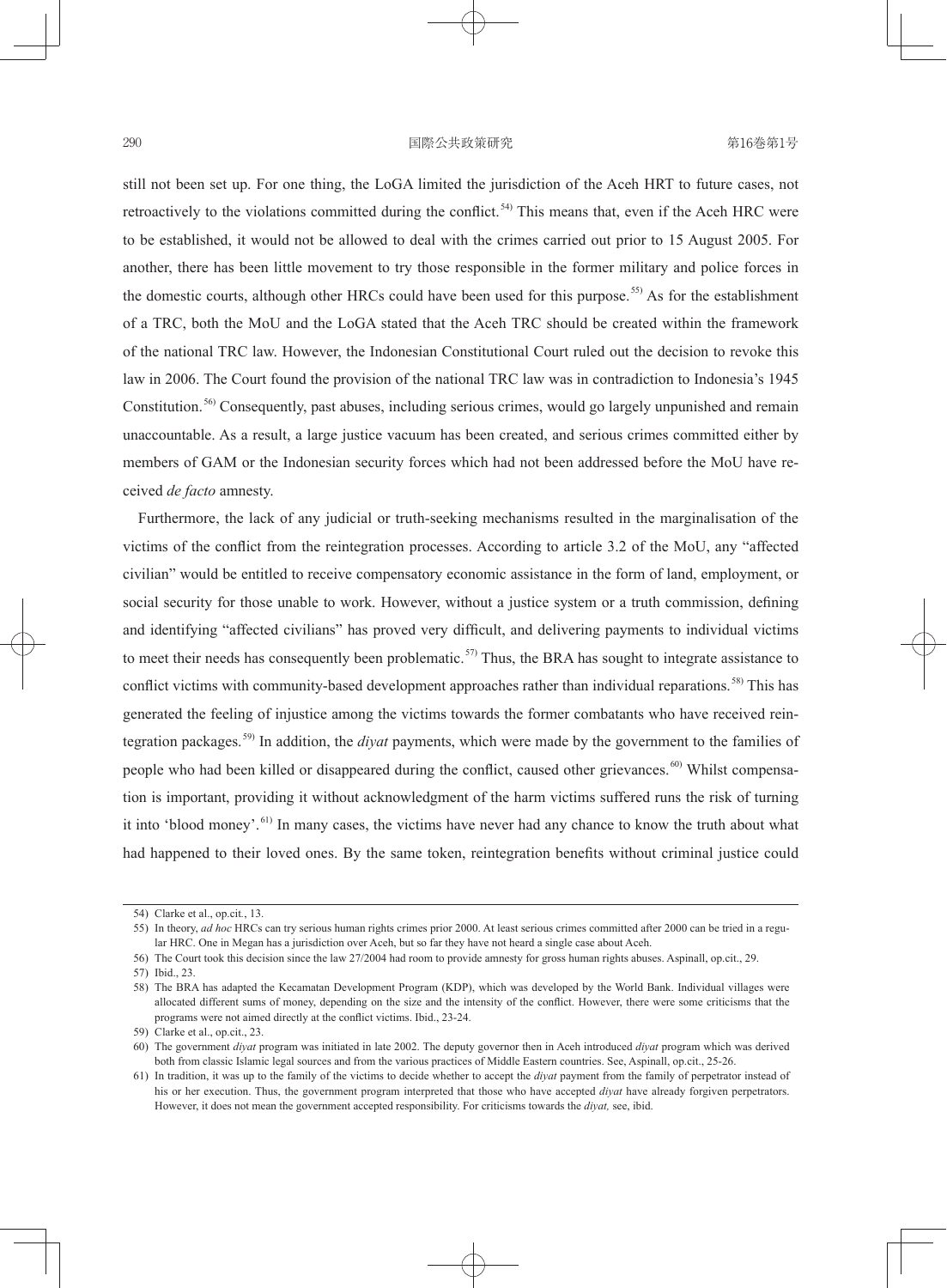mean that no individual or institution, including the state, takes ultimate responsibility.

Accordingly, while the AMM was a relative success in the context of accomplishing most of its mandates without delay, in terms of TJ the AMM's performance was not adequate at all. Behind this lay the reluctance of the Helsinki peace process to deal with the justice agenda. The peace agreement strategically avoided political issues, since doing so could have undermined the peace process all together.  $62$ ) As a result, the references regarding justice in the MoU were expressed in vague terms. Thus the AMM, taking the MoU as its road map, maintained a narrow focus on security issues and did not comprehensively engage in the justice issue. <sup>63)</sup> In fact, justice and human rights were the most problematic areas of the AMM mission, since it needed to delve deeply into Indonesian domestic policies and legislation. Indonesia is neither a failed state nor a weak state which could submit to international intervention. In particular, at the time of the AMM's operation, Indonesia was quite sensitive about international intervention in the realm of domestic human rights issue because of its recent experiences in East Timor. Therefore, even if it had integrated the concept of TJ into its operation policy, what the AMM could have done to influence the government of Indonesia to bring justice to the former senior military and security officers would naturally have been severely limited. The AMM thus had little option other than to persuade the government by increasing dialogue on this matter, since its mandate was, after all, to monitor the government and GAM to implement the principles agreed upon in the MoU. The AMM played a small role in delivering justice; nevertheless, this does not necessarily mean there was nothing that the AMM could have done to contribute towards the establishment of TJ in Aceh. Transitional justice could be achieved in a comprehensive way when it is not possible to implement prime justice and accountability measures.

To begin with, the AMM did not respond to the voices of victims by linking reintegration to a truth-telling process. Reintegration programs are generally used to encourage the acceptance of returning ex-combatants to their local communities. However, in the context of the Acehnese conflict, GAM fighters did not leave their villages completely; in reality, therefore, they did not need to be reintegrated. 64) Instead, attention should have been paid more to the victims and to the people who were made most economically vulnerable by the conflict. In Aceh almost all the population was severely affected by the hostilities and the distinction between a combatant and a sympathizer was difficult to make. Thus, the AMM needed to persuade GAM to comply with the requirement to submit names of its ex-combatants so that the reintegration program could become more transparent and more inclusive. For this reason, cooperation between the AMM and the EU Commission in

 <sup>62)</sup> The GAM delegates initially insisted on the accountability of the past crimes, but Ahtisaari encouraged them to focus on the future. Merikallio, op.cit., 72-75.

 <sup>63)</sup> In fact, some scholars point out that the AMM's success was partly brought precisely by its lack of focus on implementing human rights elements. Schulze, op.cit.

 <sup>64)</sup> Patrick Barron, "Getting Reintegration Back on Track: Problems in Aceh and Priorities for Moving Forward," a paper presented at the conference "The Peace Process in Aceh: The Reminders of Violence and the Future Nanggroe Aceh Darussalam," at Harvard University, Oct. 24-27, 2007, 2-3.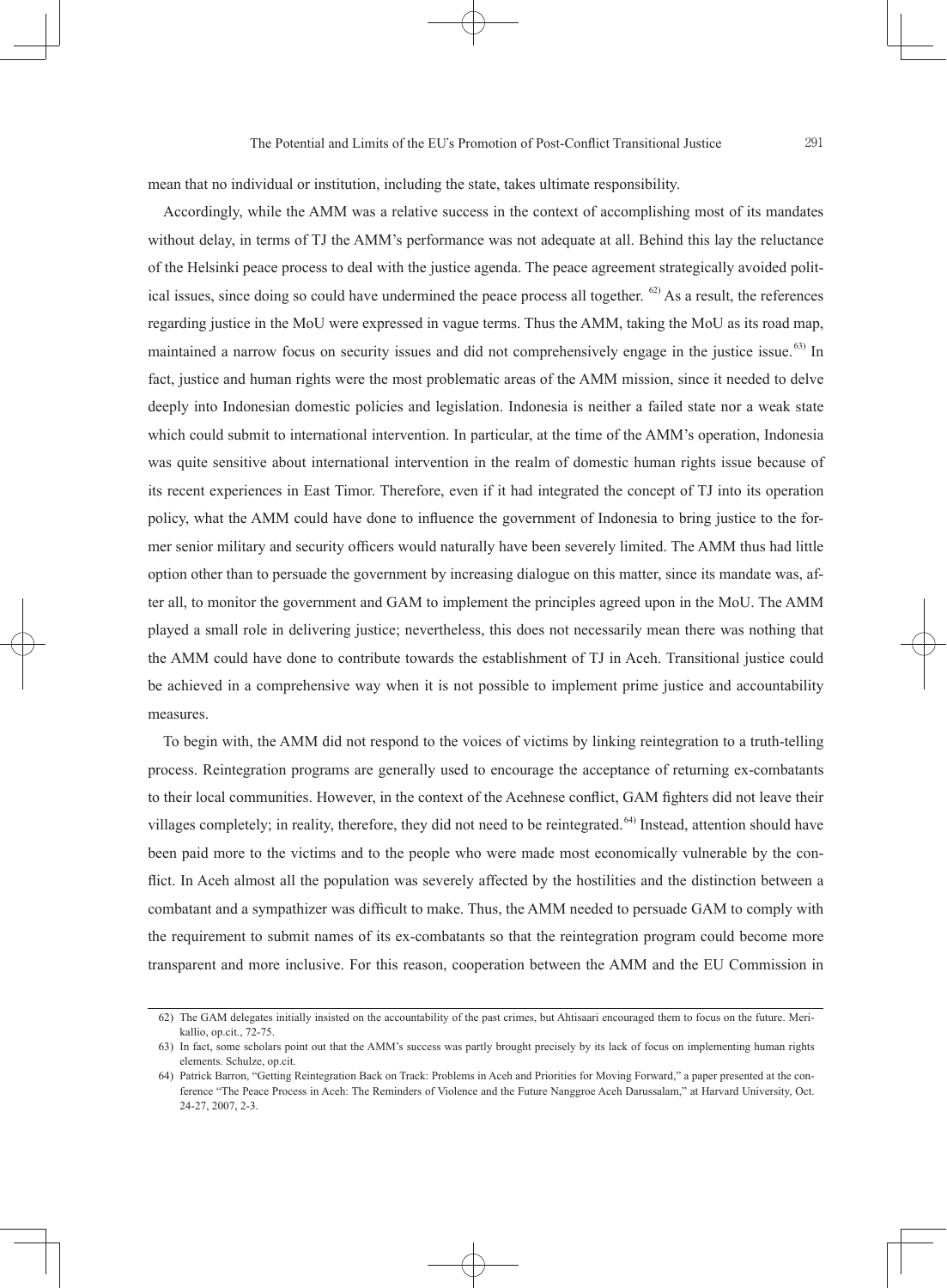#### 292 292 国際公共政策研究 292 第16巻第1号

order to foster a reintegration program with some truth-telling or fact-finding mechanism would be useful. The Commission, which has been funding reintegration in Aceh, could thus offer good expertise and information.<sup>65)</sup> The data collected might have been utilized in future prosecutions.

Secondly, the AMM failed to take gender justice into account by encouraging more women to participate in the peace process.<sup>66</sup> Among the 3000 former GAM combatants to receive reintegration packages, it is believed that not a single woman has been included.<sup> $67$ </sup> In addition, various institutions have been established to facilitate the peace process since the sign of MoU, but they employed only a few women.<sup>68)</sup> For example, out of the 43 members of BRA, only three were women. Empowering women's participation would have enhanced the movement to address violations perpetrated towards women such as rape.<sup>69)</sup> This approach is required now by the gender-aware conflict resolution mandated by Security Council resolution 1325, which was implemented into ESDP missions in 2005.<sup>70)</sup>

Lastly, the AMM could have spread the concept of TJ and technique by engaging more widely with local civil groups.<sup> $71)$ </sup> Ultimately, it was a local civil society that took the initiative to pursue justice after the AMM mission had completed. The creation of a discursive space for women and local civil societies to participate in the peace process as well as to work together with TJ experts was necessary. The AMM missed the chance to have greater impact on the future TJ by raising awareness of the Acehnese right for justice, truth and reparation.

# **Conclusion**

This paper has attempted to identify the features of the ESDP operation in the field of TJ and to analyse what would be the EU's potential as well as its limits on promoting TJ, with a strategic adoption of the concept into its ESDP operation. As the analysis of the AMM mission has shown, whilst the AMM successfully oversaw the completion of its missions, it failed to fulfill the demand for justice and the protection of victims' human rights. However, this failure was not the direct result of any lack of TJ perspectives. In fact, as we have seen, the AMM was limited by the terms of the MoU to a very narrow role. Human rights was a very sensitive issue in Indonesia, and the AMM could not intervene directly in domestic issues, in case such action derailed the peace process altogether. TJ approaches, however, are interconnected with many crisis management policies,

68) Ibid.

 <sup>65)</sup> The EU Commission funded 4 million Euros to the IOM for a reintegration program for amnestied prisoners and former combatants. See, European Union @ United Nations, http://www.europa-eu-un.org/articles/es/article\_5008\_es.htm

 <sup>66)</sup> There was criticism of the disproportionately small participation of women in the peace process. See, Crisis Management Initiatives, "Aceh Peace Process: Involvement of Women," (Helsinki: CMI, 2006).

 <sup>67)</sup> Suraiya Kamaruzzaman, "Agents for Change: the Roles of Women in Aceh's Peace Process," *Accord* 20 (2008), 71.

<sup>69)</sup> Rape was widely committed during the conflict but remain significantly under-reported in official document.

 <sup>70)</sup> Council of European Union, "Implementation of UNSCR 1325 in the Context of ESDP," 11932/2/05 REV 2 (29 September 2005).

 <sup>71)</sup> The AMM was criticized for not engaging more widely with civil groups. Patrick Barron and Adam Burke, *Supporting Peace in Aceh: Development Agencies and International Involvement* (Washington D.C.: East-West Center, 2008), 28-29.